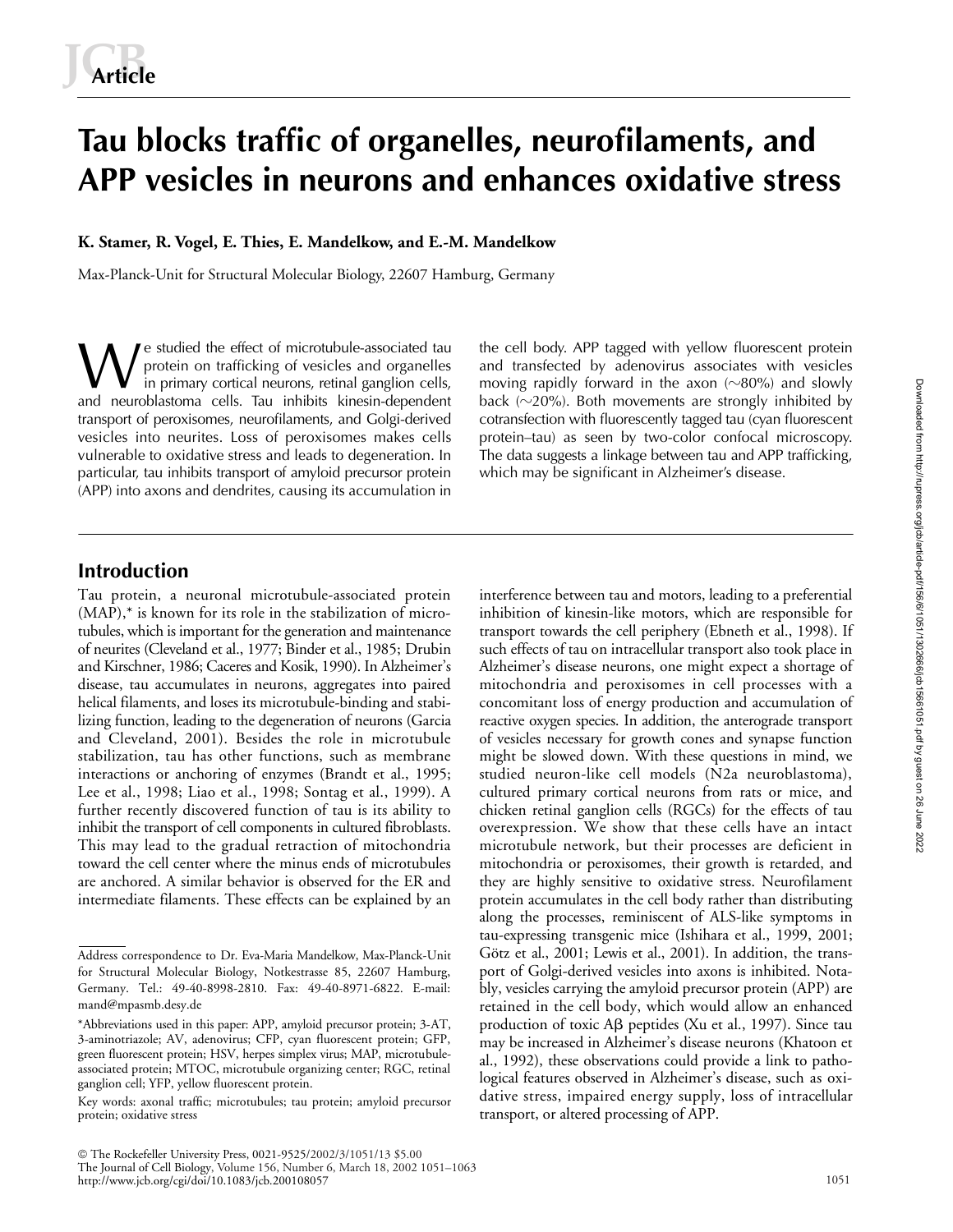

# Downloaded from http://rupress.org/jcb/article-pdf/156/6/1051/1302666/jcb15661051.pdf by guest on 26 June 2022 Downloaded from http://rupress.org/jcb/article-pdf/156/6/1051/1302666/jcb15661051.pdf by guest on 26 June 2022

 $10<sub>µ</sub>m$ 

# **Results**

# **Tau inhibits the transport of peroxisomes, neurofilaments, and vesicles along neurites**

Upon differentiation with retinoic acid, N2a cells develop neurites, which grow to typical lengths of 30  $\mu$ m after 2 d. The neurites contain the components necessary for sustained growth, such as mitochondria for the generation of chemical energy, peroxisomes for detoxification of  $H_2O_2$ , neurofilaments and microtubules for structural stability and intracellular transport, and transport vesicles carrying supplies for the growth cone (Figs. 1 and 2). N2a cells contain only a low concentration of endogenous tau hardly visible by immunofluorescence and are therefore useful models for testing the consequences of enhanced tau expression. Its effect on peroxisomes is illustrated in Fig. 1 A; these organelles are normally distributed throughout the cell body and neurites, but in cells with elevated tau they are virtually absent from the neurites, become clustered in the cell center around the microtubule organizing center (MTOC), and the neurites are inhibited in their growth (Fig. 1 A). In contrast, microtubules, the tracks of transport, are present throughout the neurites. An analogous behavior is observed with Golgi-derived vesicles visualized by WGA (Fig. 1 B): in normal N2a cells, they are visible in the cell body (mostly around the Golgi apparatus) and along the extended neurites (Fig. 1 B), but in cells with elevated tau they are strongly reduced in neurites and instead are concentrated in the Golgi area. Likewise, neurofilaments and mitochondria, which are normally present in neurites (Fig. 1 D), become clustered around the MTOC and Golgi area where microtubules originate. In all examples, microtubules and associated proteins such as tau are still capable of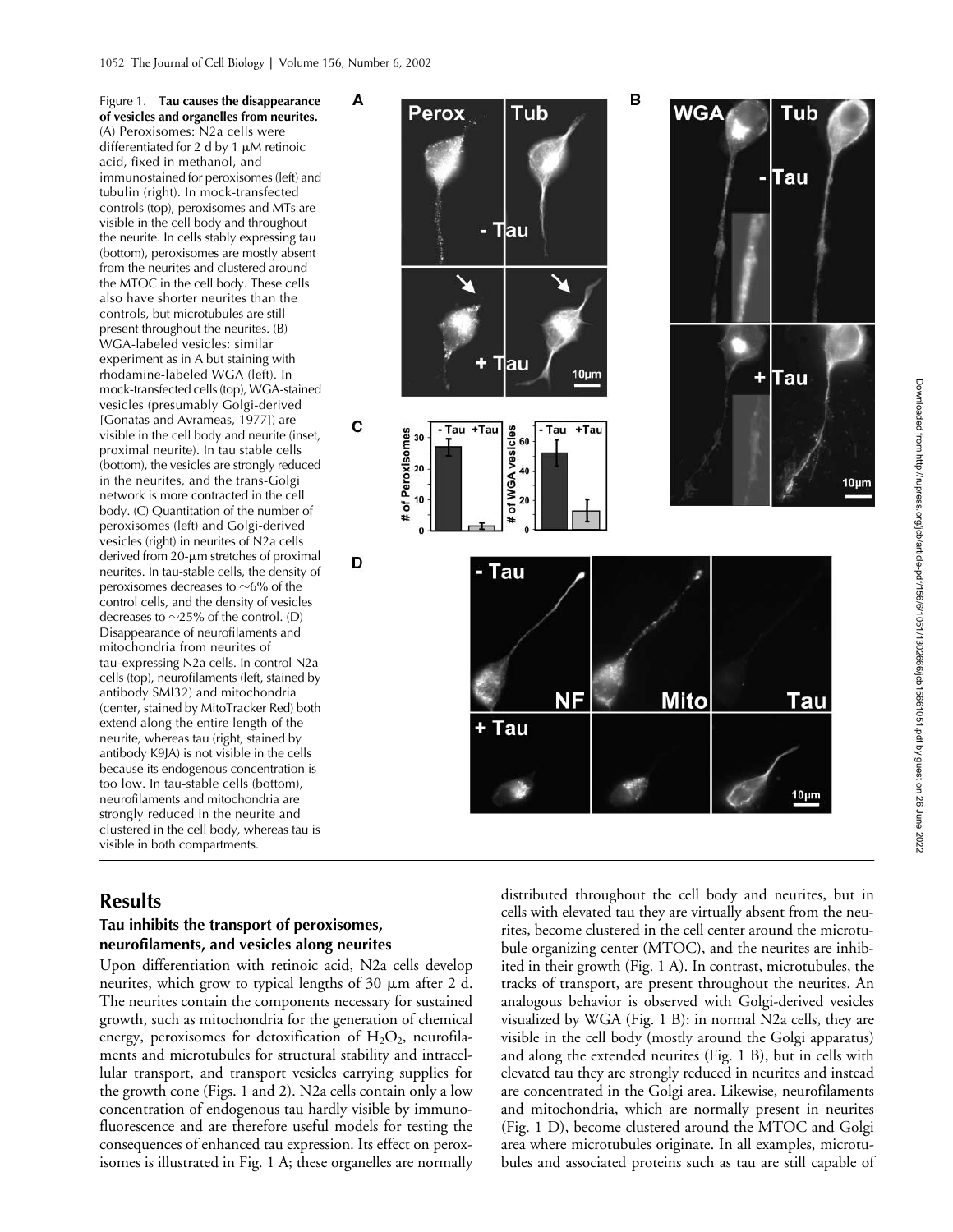Tau transfected (HSV)

**Mitochondria** 

Δ

◁  $10 \mu m$ control Tau Peroxisomes in neurites control Tau В Mitochondria in neurites  $30$ 20 10 20 I  $\perp$ 

**by HSV-tau become depleted of mitochondria.** (A, top) Rat primary hippocampal neurons contain mitochondria (left, stained with MitoTracker Red) and endogenous tau (right, stained with antibody KJ9A) in the cell body and neurites. (A, bottom) When primary neurons are treated with an HSV vector containing htau40 (transfection rate 75%), the positive cells are strongly stained with the tau antibody (bottom right), and mitochondria largely disappear from the neurites (bottom left, arrowhead). (B) Quantitation of mitochondria (left) and peroxisomes (right) measured in the proximal 50  $\mu$ m of the neurite. The number of mitochondria decreases approximately  $\sim$ 3-fold intau-transfected cells compared with controls, and peroxisomes decrease  $\sim$ 2.5-fold. The decrease of organelles is even more pronounced in the more distal parts of the neurites. Error bars show SEM;  $n = 10$ .

**Tau blocks traffic in neurons |** Stamer et al. 1053

spreading throughout the neurite, both in control cells and at elevated tau concentrations. This means that the tracks for intracellular transport are laid out in the neurite, but the transport along them is severely impaired.

The quantitation of the density of organelles in neurites revealed a dramatic 17-fold decrease of peroxisomes in tautransfected cells compared with controls (Fig. 1 C, left). The concentration of Golgi-derived vesicles in neurites also decreased strongly (about fourfold) (Fig. 1 C, right); in this case, the decrease was not as pronounced as for peroxisomes, presumably because of the higher diffusional mobility of vesicles, which makes them less dependent on active transport. For mitochondria, the results were comparable to peroxisomes, that is, nearly complete disappearance from neurites (Fig. 1 D, bottom). It implies that neurites lack the energy of ATP (because of the missing mitochondria) and lack protection against oxidative stress (because of the missing peroxisomes), both of which would explain why tau-expressing cells have fewer and shorter neurites (see below).

#### **Elevation of tau causes transport defects in primary neuronal cells**

Since N2a is a neuroblastoma cell line, we wanted to test if primary neurons would show a similar behavior when tau is increased. Hippocampal neurons were prepared from the cortices of rats or mice (following Banker and Goslin, 1998) and transfected with tau by three different methods, by herpes simplex virus (HSV) or adenovirus (AV) vectors containing the longest human tau isoform (htau40) or by the calcium phosphate method (Fig. 2). The transfected tau was detected by the enhanced immunofluorescence of an antibody against human tau (Fig. 2 A, bottom right) or by an antibody against the HA tag on tau. In control rat primary neurons, mitochondria were spread throughout the cell body and the cell processes (Fig. 2 A, top left). However, when cells were transfected with tau by either method mitochondria disappeared from the neurites and became concentrated in the cell body (Fig. 2 A, bottom left). Cells transfected by the vector only did not show an effect (unpublished data). At 16 h after transfection, the average number of mitochondria found in the initial 50  $\mu$ m of the cell process decreased threefold (Fig. 2 B, left), and the decrease was even more marked further toward the growth cone. Similar observations were made with peroxisomes (Fig. 2 B, right). This means that the elevation of tau has similar effects on intracellular transport in primary neurons, neuron-like cell models, or nonneuronal cells, that is, the preferential inhibition of plus-end–directed transport by kinesin motors along microtubules so that minus-end–directed transport by a dynein-like motor becomes dominant.

## **Tau expression makes neurites vulnerable against stress**

Since the depletion of organelles from the neurites in cells with elevated tau would be expected to make them more vulnerable, we tested their susceptibility against oxidative stress. Fig. 3 illustrates the reaction of differentiated N2a cells against 250  $\mu$ M H<sub>2</sub>O<sub>2</sub>. This leads to a gradual loss of cell processes and eventually to cell death (Fig. 3 A). However, in tau-transfected cells the degradation of neurites is much more rapid (Fig. 3 A, bottom), and long neurites are more vulnerable than short ones. This was quantitated separately for long  $(>30 \mu m)$  neurites where the decay was noticeable already at lower  $H_2O_2$  and shorter times (Fig. 3 B). Starting from a cell population differentiated for 2 d where 12.3% of the cells contained a long neurite, 150  $\mu$ M H<sub>2</sub>O<sub>2</sub> caused a loss of half the long neurites (down to 5.9%) (Fig. 3 B, third bar) in the control cells within 40 min. Tau-expressing cells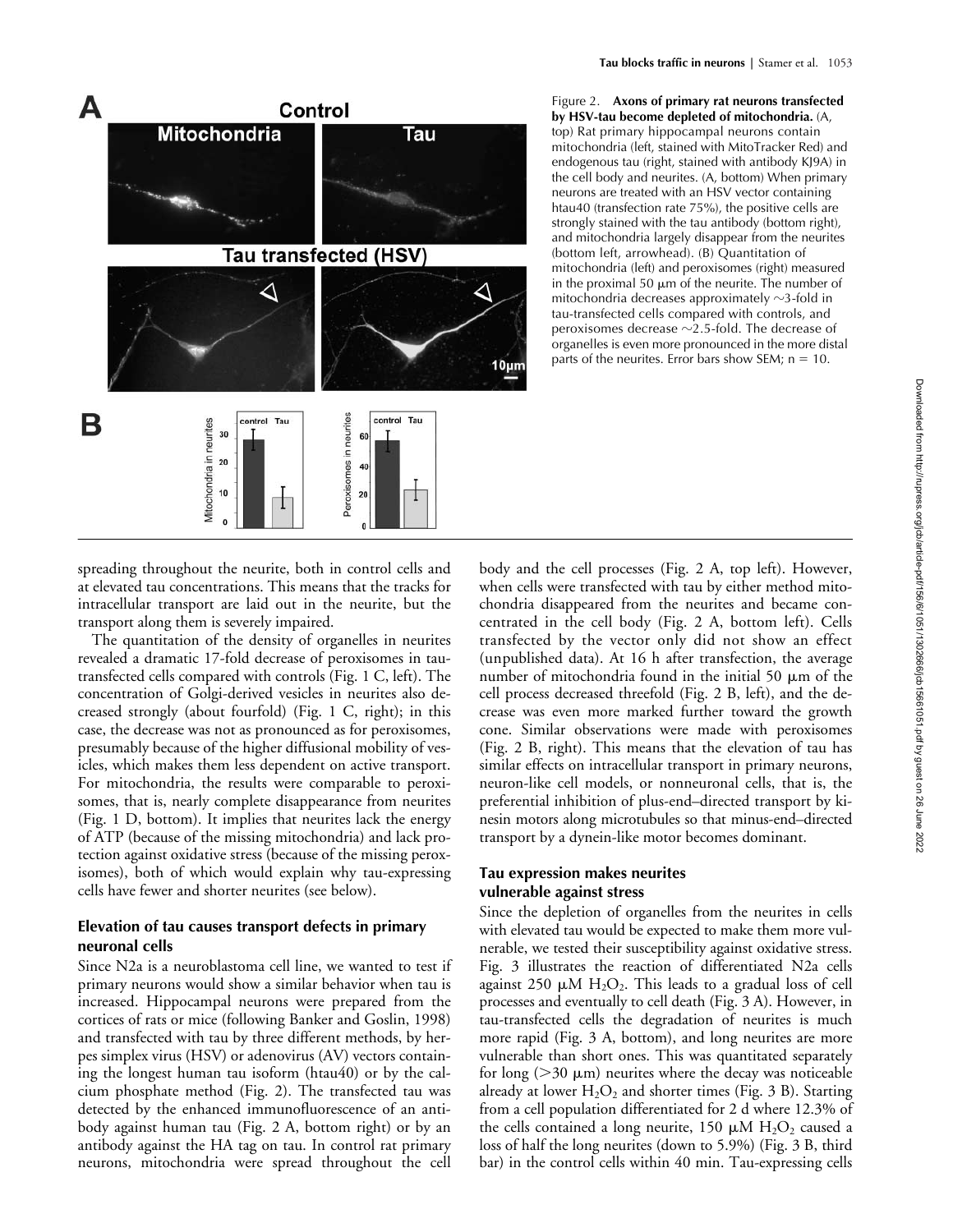Figure 3. **Neurites of N2a cells overexpressing tau are highly susceptible to oxidative stress.** (A, top) Control N2a cells (mock-transfected with vector) differentiated for 2 d and exposed to 250  $\mu$ M H<sub>2</sub>O<sub>2</sub> for up to 2 h. At 60 min, long neurites ( $>$ 30  $\mu$ m) stained for microtubules are less frequent but still clearly visible, and even at 120 min some thin neurites can be discerned. (A, bottom) Tau-stable N2a cells treated with  $H_2O_2$ . Neurites ( $>$ 30 µm) disappear quickly and are no longer visible at 60 min. (B) Quantitation of oxidative stress by  $H_2O_2$  and protection by catalase. Differentiated N2a cells (2 d) were treated with 30  $\mu$ M H<sub>2</sub>O<sub>2</sub>, and neurites longer than 30  $\mu$ m (twice the cell body diameter) were scored. In mock-transfected cells (left group of bars), the fraction of cells with long neurites drops from an initial value of 12.3 to 5.9% ( $\sim$  2-fold) after 40 min of  $H_2O_2$ . In tau-transfected cells, (right group of bars) this fraction drops from an initial 9.9% down to 0.3%  $(\sim$ 33-fold). Adding catalase  $(0.02 \text{ U}/\mu\text{I})$ but no  $H_2O_2$  to the medium does not change the number of long neurites (black bars). When catalase is added immediately after  $H_2O_2$  exposure in control cells, it protects the cells so that 8.7% still have long neurites after 40 min  $H_2O_2$  treatment compared with only 5.9% without catalase. In the case of



tau-overexpressing cells, the fraction of cells with long neurites drops from 9.9 to 0.3% after H<sub>2</sub>O<sub>2</sub> treatment but only to 5.6% with catalase. Thus, the higher vulnerability of neurites in tau-expressing cells can be explained by the lack of peroxisomes carrying catalase. Experiments were done in triplicate,  $3 \times 150$  cells were counted for each condition. Error bars show SEM. (C) Inhibition of catalase exacerbates vulnerability of neurites against H<sub>2</sub>O<sub>2</sub> in controls but not in tau-transfected cells. (Left) Mock-transfected cells differentiated for 2 d: the fraction of cells with long neurites ( $>$ 30  $\mu$ m) drops from 11.5% (untreated) to 5.2% after H<sub>2</sub>O<sub>2</sub> treatment (30  $\mu$ M, 40 min). Inhibition of catalase with 10 mM 3-AT for 60 min causes some degeneration (to 9.0%), but treatment first with 10 mM 3-AT for 60 min and then 30  $\mu$ m H<sub>2</sub>O<sub>2</sub> for 40 min causes a drop to 2.7%. Thus, the inhibition of catalase enhances the toxic effect of H<sub>2</sub>O<sub>2</sub>. (Right) N2a cells stably transfected with tau have a lower initial number of long neurites (8.4%). They are diminished somewhat by 3-AT treatment (to 6.6%) but almost disappear after H<sub>2</sub>O<sub>2</sub> treatment (0.7%). In these conditions, a similar value (0.9%) is observed with  $3-AT + H_2O_2$  treatment because the peroxisomes are already excluded from the neurites (which is equivalent to catalase inhibition). Error bars show SEM;  $n = 300$ .

had somewhat fewer long neurites to begin with (9.9%), but the loss upon exposure to  $H_2O_2$  was much more dramatic (33-fold, down to 0.3%) (Fig. 3 B, seventh bar). This could be explained by the depletion of peroxisomes containing catalase for the detoxification of  $H_2O_2$ . We added catalase (0.02  $U/\mu$ l) to the medium to check that the degeneration effect was due to the extracellular added hydrogen peroxide. Catalase alone had no effect on the survival of neurites (Fig. 3 B, second and sixth bar), but when challenging the cells with  $H<sub>2</sub>O<sub>2</sub>$  and then immediately adding the catalase it provided an efficient protection (Fig. 3 B, fourth and eighth bars).

To corroborate these findings, we next tested the effect of inhibiting directly the endogenous catalase contained in the peroxisomes using the inhibitor 3-aminotriazole (3-AT). Among the population of mock-transfected N2a cells shown in Fig. 3 C, initially 11.5% contained long neurites. This value dropped to about half (5.2%) after exposure to 150  $\mu$ M  $H<sub>2</sub>O<sub>2</sub>$  for 40 min (Fig. 3 C, third bar). The decay became even more pronounced after pretreatment with 10 mM 3-AT (down to 2.7%) (Fig. 3 C, fourth bar), whereas 3-AT alone without  $H_2O_2$  had only a moderate effect (decay to 9.0%)

(Fig. 3 C, second bar). In tau-overexpressing N2a cells,  $H_2O_2$ strongly reduced the number of neurites (from 8.4 to 0.7%) (Fig. 3 C, fifth compared with seventh bar), but in this case there was no further reduction by 3-AT (Fig. 3 C, eighth bar). The experiment illustrates that the inhibition of catalase exacerbates the oxidative damage induced by  $H_2O_2$  but only if peroxisomes are present in the neurites. However, if they are depleted from the neurites by overexpression of tau the catalase inhibitor 3-AT has no target and thus no further effect. (Note that we disregard here, in first approximation, the diffusion of  $H<sub>2</sub>O<sub>2</sub>$  between the neurites and the cell body where peroxisomes are concentrated in the tau-transfected cells because we are scoring only long neurites, and we also disregard the small contribution of cytosolic catalase.)

One concern in interpreting these results is that tau expression might have a negative effect on cell viability or the cell's capacity for detoxification, independently of tau's effect on transport after differentiation. In other words, elevated tau might somehow be toxic for the cell independently of its state of differentiation. Therefore, as a control the survival of undifferentiated N2a cells was checked by the 3-(4,5-dimethylthiazol-2yl)-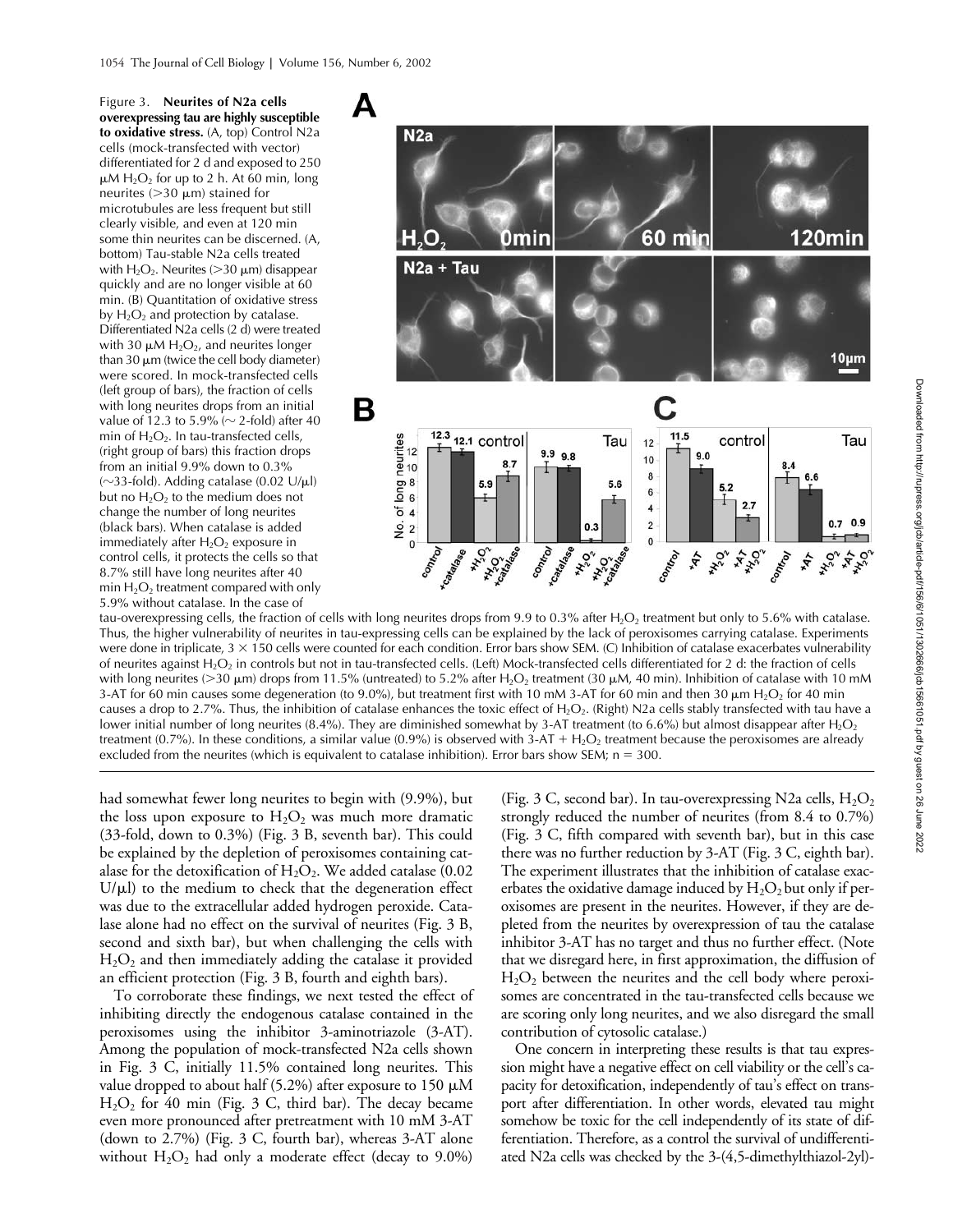

Figure 4. **Reduction of APP-containing vesicles in neurites of N2a**  cells by tau. (A) N2a cells stably overexpressing APP<sub>695</sub> were differentiated for 1 d by serum deprivation and  $1 \mu$ M retinoic acid, and then transiently transfected with htau40 for 12 h. Cells were fixed by methanol and immunostained with antibodies against APP (myc tag) and tau (HA tag). (Left) Control cells without tau transfection show APP in the cell body and along neurites but no staining of tau. (Right) Cells transfected with tau show APP vesicles clustered in the Golgi area but not in the neurite (arrow), whereas tau is present throughout the neurite. (B) Quantitation: the number of APP vesicles stained with an antibody against human APP (B5 5313) in a stretch of 30- $\mu$ m length drops approximately threefold after expression of tau.

2,5-diphenyltetrazolium bromide (MTT) test (which senses the reducing capacity of mitochondria [Mattson et al., 1995]) or the trypan blue test (which senses the leakiness of the plasma membrane). By both assays, survival rates were the same in tauexpressing and control cells (unpublished data). Furthermore, we compared the metabolic pathways for the detoxification of peroxides in N2a mock and tau-transfected cells. After treatment of the cells with 100  $\mu$ M H<sub>2</sub>O<sub>2</sub>, the concentration of the peroxide decreased with comparable rates in both cell lines. The inhibitory effect of 3-AT was also similar ( $\sim$ 30%) and indicates that catalase is mainly responsible for  $H_2O_2$  detoxification in both cell clones (unpublished data). Various concentrations (1 and 10 mM) of hydrogen peroxide were used to probe for an involvement of the glutathione system in peroxide detoxification. No immediate rise in glutathione disulfide was detectable after the addition of the peroxide (Dringen et al., 1999); thus, both cell clones make little use of glutathione peroxidase in detoxification of peroxide. Therefore, we conclude that the expression of tau is not toxic by itself, it has no negative effect on the overall biochemical pathways in the transfected cells as such, so that the decrease in neurite growth and viability must be ascribed to the inhibition of transport processes.

#### **The trafficking of APP is inhibited by tau**

APP is a membrane protein implicated in Alzheimer's disease by improper proteolysis and accumulation of its Aß peptide fragment. After synthesis in neurons, it is initially transported to the axon by Golgi-derived vesicles, and later a small fraction travels back to the dendrites by transcytosis (Simons et al., 1995). Since tau inhibits the transport of vesicles down the axon, we investigated whether tau would affect the anterograde transport of APP as well using N2a cells stably transfected with the human isoform  $APP<sub>695</sub>$  (Thinakaran et al., 1996) and de-



Figure 5. **APP-YFP transport in cultured cortical neurons.** (A) After 8 d in culture rat, cortical neurons were transfected with APP-YFP AV and analyzed 24 h later by live cell light microscopy. Confocal images were collected in 6-s time frames. The arrowheads and arrows point at two tubular vesicles carrying APP-YFP that move toward each other, crossover at  $t = 48$  s, and continue without interference (velocities: top particle,  $0.60 \mu m/s$  and bottom particle,  $0.36 \mu m/s$ ). (B) Dual color live imaging of APP and tau in cultured cortical neurons cotransfected with APP-YFP and CFP-htau40 AV and analyzed 24 h later by live cell confocal microscopy. Transfected neuron expressing APP-YFP (top) and doubly transfected neuron expressing APP-YFP and CFP-htau40 (bottom). Note that APP alone distributes throughout the cell body and neurites (top), but with elevated tau it is largely restricted to the cell body (bottom left), whereas tau is visible along the axons (bottom middle, arrow).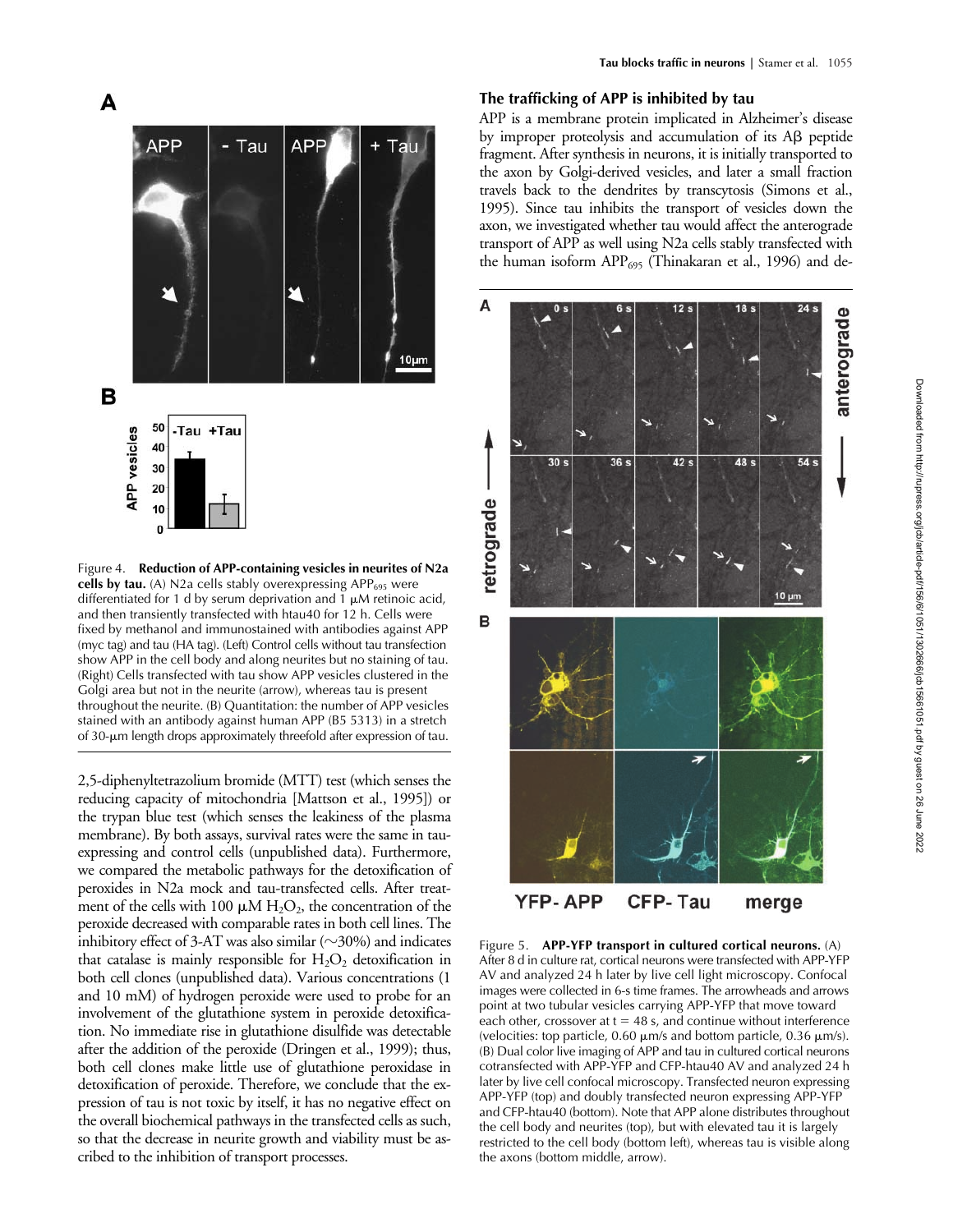

Figure 6. **Time-lapse imaging of APP-YFP transport in cultured chick retinal ganglion neurons and inhibition by tau.** (A) After 1 d in culture, the RGCs were transfected with APP-YFP AV and analyzed 48 h later (transfection rate 80%). Image frames were collected every 3.9 s. The arrowheads point at an elongated vesicle carrying APP-YFP moving rapidly toward the growth cone on the right (average velocity, 4.5  $\mu$ m/s; instantaneous velocity, up to 7  $\mu$ m/s). The particle resides in the growth cone and eventually disappears. (B) Double transfection of RGCs with CFP-htau40 and APP-YFP (30% double transfection). The top shows the blue fluorescence of tau throughout the axon and growth cone, and the bottom shows yellow fluorescent APP vesicles. Very few particles are visible in the presence of tau, and they slowly move in the retrograde direction  $(0.4 \mu m/s)$ ; arrowheads).  $(C)$ Quantification: fractions of particles moving in RGCs transfected with APP only or with APP and tau. Particle movement was classified by direction (anterograde and retrograde) and speed (bins of  $1 \mu m/s$ ). Anterograde vesicles predominate, and speeds can be up to  $7 \mu m/s$ (clustered particles forming immobile traffic jams were not scored here). After transfection with tau, very few vesicles move, many are immobile (red bar), and slow speeds predominate in both directions.

tecting it by immunofluorescence. The inhibition is indeed observed. In the absence of tau, APP-containing vesicles can be visualized in the cell body around the Golgi area and throughout the neurite (Fig. 4 A). When the cells are additionally transfected with tau, it appears throughout the neurites (Fig. 4 A, right), but APP vesicles are strongly reduced in the neurites after 12 h. Quantification shows that the level of APP-carrying vesicles in neurites is decreased about threefold (Fig. 4 B) after tau transfection comparable to the observations with Golgi-derived vesicles in general (Fig. 1 B). The results demonstrate a direct connection between the elevation of tau and the inhibition of anterograde APP trafficking.

# **Time-lapse imaging of mitochondria, APP-derived, and Golgi-derived vesicles and effect of tau in cortical and retinal ganglion neurons**

Thus far we have described the effect of tau on the distribution of cell structures at fixed time points. The next step was to observe the movements of particles in real time in the presence or absence of tau. To analyze the transport of fluorescent APP vesicles in living cultured cortical neurons in the presence and absence of overexpressed htau40, APP and htau40 were tagged

with yellow fluorescent protein (YFP) and cyan fluorescent protein (CFP), two spectral variants of green fluorescent protein (GFP), which allow simultaneous detection of two different fusion proteins in a living cell (Ellenberg et al., 1999; Lu and Kosik, 2001). For transfection of the cultured hippocampal neurons, the fusion constructs were each inserted into the genome of an E1/E3-deleted replication-deficient AV (serotype Ad5). Western Blots showed that the CFP-htau40 and APP-YFP proteins were properly expressed (unpublished data). Anterograde and retrograde movements of the YFP fluorescent structures were observed in transfected hippocampal neurons. The example of Fig. 5 A shows two particles moving toward each other at mean velocities of 0.60  $\mu$ m/s (anterograde) and 0.36  $\mu$ m/s (retrograde). Rapidly moving vesicles (instantaneous velocities up to  $10 \mu m/s$ ) often had an elongated morphology, whereas slowly or nonmoving fluorescent structures were globular. The mobility of axonal particles was generally more pronounced in the axons of cells with a low level of APP expression, whereas higher APP concentrations tended to induce clusters of immobile vesicles in "traffic jams."

Although fluorescent particles were very visible in live cortical neurons, their direction of movement was often ambig-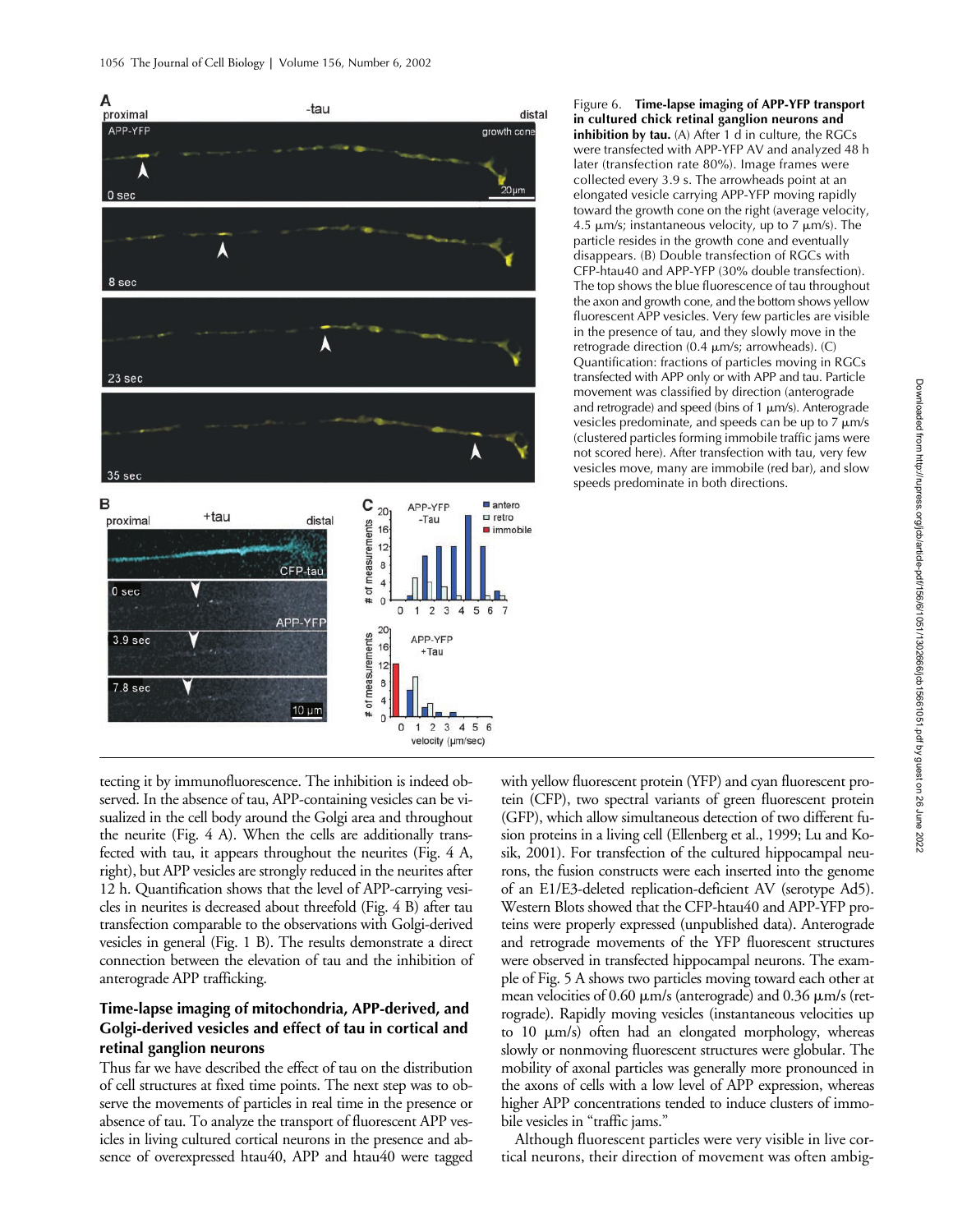



Figure 7. **Transport of Golgi-derived vesicles in chick retinal ganglion neurons.** The growth cone is on the right (outside the picture frame). (A) After 2 d in culture, RGCs were stained with WGA, and movements of vesicles were monitored by confocal microscopy. The arrowheads point to an example of a retrogradely moving particle at 1.2 m/s. (B) After 2 d in culture, RGCs were transfected with CFP-tau, and 2 d later they were stained with WGA. The tau-expressing axon (top, blue) contains almost no WGA-stained vesicles; one of the rare retrograde movements is indicated by arrows (0.7  $\mu$ m/s; middle and bottom). By contrast, the axon not overexpressing tau (double arrows) contain numerous mobile particles. (C) Quantification of WGA vesicle transport without or with tau transfection. WGA particles generally move more slowly than APP vesicles. The distribution between slow and medium velocities (shown in 1  $\mu$ m/s bins) is roughly comparable without or with tau, but the absolute numbers of moving particles are much smaller after transfection with tau.

uous, since the polarity of the cell processes and their identity (axon or dendrite) was not easily determined in the absence of markers. Therefore, we turned to the model system of chick RGCs where axons grow from a retinal explant with a well-defined polarity on a laminin-coated surface and show transport of APP vesicles (Walter et al., 1987; Morin et al., 1993; Amaratunga and Fine, 1995). This system allows the evaluation of parameters, such as anterograde and retrograde direction of movement, the fraction of moving particles, and the instantaneous and average velocities in both directions. Fig. 6 A shows the tip and growth cone of an axon of a retinal ganglion neuron after 50 h in culture, 24 h after transfection with APP-YFP (efficiency 40–80%). The highlighted elongated APP particle in Fig. 6 A moves with a speed of  $4.5 \mu m/s$  toward the growth cone, remains stationary there, and eventually disappears. Instantaneous speeds of this particle reaches up to  $7 \mu m/s$ . During the typical observation time of 6 min,  $\sim$ 30% of the fluorescent vesicles were moving; the rest of the vesicles were stationary and clustered in immobile groups (these clusters were not included in the analysis) (Fig. 6 C). Movement was recorded in 3.9-s time intervals and occurred in both directions, predominantly (80%) in the anterograde direction. Velocities were remarkably heterogeneous among different particles, and even a

given particle showed considerable variations in instantaneous speeds. 83 vesicles were scored in 13 axons in four experiments (Fig. 6, A and C). The same analysis was applied to cells labeled with fluorescent WGA (Fig. 7 A). In live cells, lectins added to the medium are taken up by endocytosis primarily in the neuronal cell body, accumulate in the trans-Golgi network, and can then be found in vesicles derived from the TGN (Gonatas and Avrameas, 1977). Thus, the labeled structures observed after 15 h in the axon are Golgi-derived vesicles. In this case, the fraction of moving particles was smaller (20%) than with APP vesicles, and velocities were slower (Fig. 7 C).

We next investigated the effect of tau on transport in RGCs by cotransfecting CFP-htau40 and APP-YFP (efficiency 20–40%). After 24 h, tau was expressed and distributed over the length of the axon and growth cone (Fig. 6 B, top). At the bottom of Fig. 6 B, an APP particle is seen, which slowly moves retrogradely with a speed of  $0.4 \mu m/s$ . The overall effect on movement was dramatic: the axons became essentially devoid of vesicles, and there were almost no forward moving particles. The few remaining visible particles moved slowly  $(<1$   $\mu$ m/s) in the retrograde direction and had a globular shape. A similar picture was seen with WGA vesicle movements after transfection of RGCs with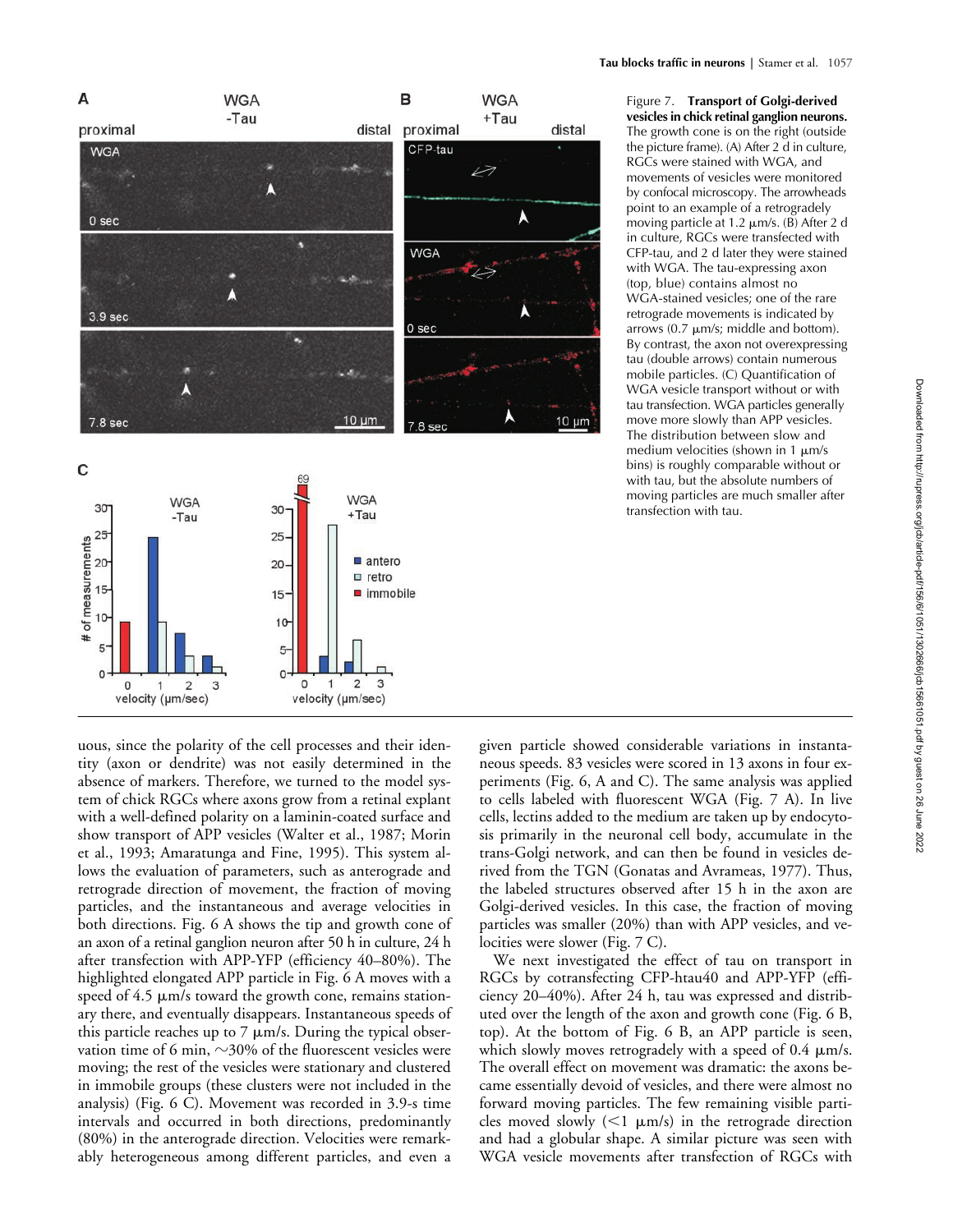Figure 8. **Transport of mitochondria in chick retinal ganglion neurons.** The growth cone is on the right (outside the picture frame). (A) After 2 d in culture, RGCs were stained with MitoTracker green, and movements of mitochondria were monitored by confocal microscopy. The triangular arrowhead (middle) points at a nearly immobile particle (with only small excursion in either direction). The slender arrowhead (right) and the open arrowhead show particles with anterograde movement. Average velocities are  $\sim$  0.5  $\mu$ m/s, but instantaneous velocities are  $\sim$ 1  $\mu$ m/s. (B) After 2 d in culture, RGCs were transfected with CFP-tau by AV (5 h) and incubated overnight with MitoTracker red and observed 24 h later by confocal microscopy. The tau-expressing axon (top, blue) contains very few mitochondria, which are mostly stationary or gradually move retrogradely (arrowheads). By contrast, the axons not overexpressing tau contain numerous mobile particles. (C) Quantification of mitochondria transport in 1  $\mu$ m/s bins without or with tau transfection (left and right). Instantaneous velocities are similar in both direction (mostly  $\sim$ 1  $\mu$ m/s). Without tau, 20% of the mitochondria are immobile, 55% move anterogradely, and 25% move retrogradely. With tau, this distribution shifts to  $\sim$ 50% immobile,  $\sim$ 50% retrograde, and only a small fraction shows anterograde movement.



CFP-htau40: very few particles were visible in the axon expressing tau (Fig. 7 B, top, blue and bottom, arrowhead), and these were mostly stationary or moved only retrogradely at slow or medium speeds (Fig. 7 B, middle and bottom, arrowheads). By contrast, axons that do not express tau (Fig. 7 B, double arrows) have numerous vesicles, many of which are mobile in both directions.

The same effect of overexpressed tau on the transport of APP was seen in cultured hippocampal neurons, which were simultaneously transfected with APP-YFP and CFP-htau40 by using the recombinant adenoviral vectors. A sufficient amount of doubly transfected neurons was obtained ( $\sim$ 50% of cells). Transfection of APP alone resulted in APP vesicles distributed throughout the cell body and neurites (Fig. 5 B, top left), but cells containing both transfected APP and tau showed that APP was restricted mostly to the cell body, and dendrites and axons were almost completely devoid of YFP fluorescent vesicles (Fig. 5 B, bottom left). As a consequence, only very few moving YFP fluorescent structures could be observed, moving mainly retrogradely with velocities  $\leq 0.4$   $\mu$ m/s (in this case the axons were clearly defined by the fluorescence of tau) (Fig. 5 B, arrow).

Similar experiments were performed to observe the movement of mitochondria (stained with Mitotracker red) in RGCs (Fig. 8). Without tau, most particles were mobile with instantaneous velocities  ${\sim}$ 1  ${\upmu}$ m/s, and anterograde traffic dominated (Fig. 8 A). After AV-mediated tau transfection, about half of the mitochondria became immobile over extended periods, and the rest moved mainly retrogradely (Fig. 8 B). The quantification (Fig. 8 C) shows that tau biases the particles toward the immobile and retrograde fractions without significant changes in instantaneous velocities. These results explain the gradual disappearance of mitochondria from the cell processes discussed above (Fig. 1 D).

# **Discussion**

# **Tau expression in neurons and retrograde transport bias**

Tau has a variety of functions, most prominently in microtubule stabilization or neurite outgrowth (for reviews see Gundersen and Cook, 1999; Garcia and Cleveland, 2001). Another emerging role is the effect of tau and related MAPs on transport along microtubules (Sato-Harada et al., 1996; Bu-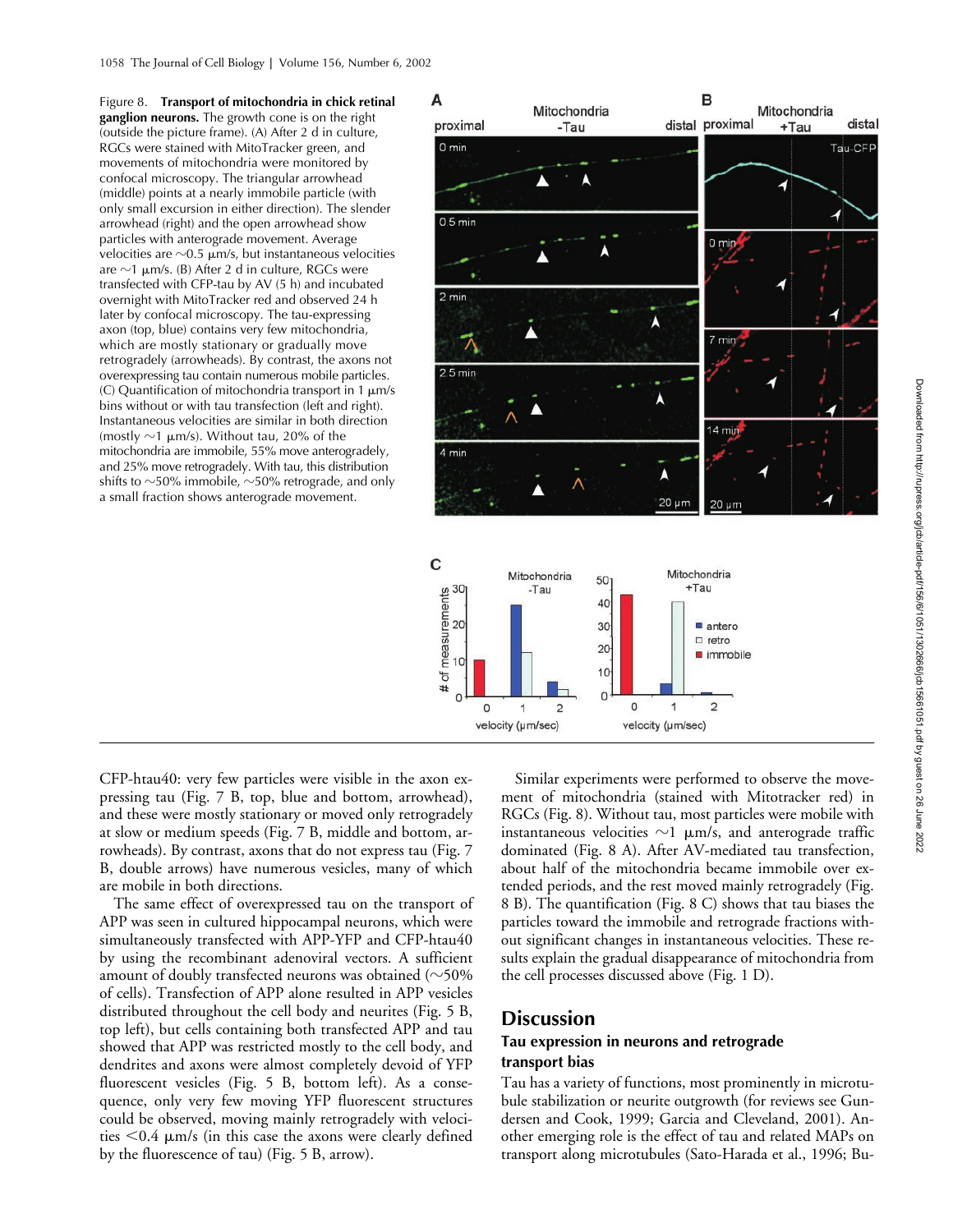linski et al., 1997; Ebneth et al., 1998). This emphasizes the interplay between the cytoskeletal fibers and motors in integrating the physiological functions within cell processes (Bradke and Dotti, 1998; Rogers and Gelfand, 2000). Tau influences the rates of attachment and detachment of motors from microtubules with the net result that dynein-mediated movements (toward the cell center) become predominant (Trinczek et al., 1999). The effect is strictly dependent on the binding of tau to microtubules; as shown previously, variants of tau which lack the microtubule-binding domain do not have an effect on transport, and conversely the size and composition of the nonbinding domains is of little importance (Ebneth et al., 1998; Trinczek et al., 1999). Similarly, other proteins have an effect on transport as long as they bind tightly to microtubules, such as MAP4 (Bulinski et al., 1997) or MAP2 (unpublished data). The predominance of minus-directed transport leads to the retraction of slow moving cell components, such as the ER, mitochondria, or peroxisomes. The transport bias can be overcome by inhibiting the retrograde motor dynein or by diffusion, that is, our earlier results on CHO cells showed that small vesicles with high mobility could still distribute throughout the cytoplasm even though their run lengths became shorter. Given this background, we asked what the effect of tau would be on highly asymmetric cells such as neurons where diffusion is much more restricted. Tau is the predominant MAP in axons (Binder et al., 1985; Riederer and Binder, 1994); if the plus-end–directed transport were retarded by elevated tau, this would impair the supply of material and energy to the growth cone and make the cell processes vulnerable. This issue gains additional significance in the context of Alzheimer's disease and related tauopathies, which are characterized by the elevation and aggregation of tau (see below).

We have tested three types of cells: differentiated neuroblastoma cells, primary hippocampal neurons from rat or mouse brain, and chick RGCs. Tau was elevated either by stable or transient transfection, transfection with viral vectors (AV or HSV), or the calcium phosphate method. We studied the distribution of cytoskeletal components (microtubules, tau, and neurofilaments), organelles (mitochondria and peroxisomes), and vesicles derived from the Golgi complex, in particular vesicles carrying APP. In addition, we monitored the growth of neurites and their response to oxidative stress. All of the observed effects support the view that tau generally inhibits transport along microtubules, preferentially in the plus-end direction, that is, toward the growth cone. This applies to organelles, vesicles, and neurofilaments (Figs. 1–3). The inhibition of transport is so efficient that organelles are largely excluded from cell processes, and vesicles are dramatically reduced (Fig. 1 C). In this regard, neurons are more vulnerable than the CHO cells studied earlier because diffusion is too limited. The effects of tau are observed both in neuron-like cell models (N2a), primary neurons, and RGCs, confirming that the underlying interactions between microtubules, motors, and cargo are similar.

The inhibition of organelles, vesicles, and neurofilaments is consistent with the view that these components are carried down the axon by a kinesin-dependent transport along microtubules (Hirokawa et al., 1998; Baas, 1999; Chou et al., 2001; Goldstein, 2001; Shea and Flanagan, 2001; Zhou

et al., 2001). The motor-cargo connection may be direct (Liao and Gundersen, 1998; Yabe et al., 1999; Kamal et al., 2000), or it could be mediated by adaptor proteins (Morris and Hollenbeck, 1995; Ratner et al., 1998; Setou et al., 2000; Verhey et al., 2001). By contrast, the inhibition does not apply to microtubules or their associated proteins (e.g., tau itself), presumably because their transport into the cell process is mediated by a different type of mechanism. This would be consistent with the assumption that microtubules and MAPs might be carried by a dynein-mediated transport along actin microfilaments (Sheetz et al., 1998; Baas, 1999). Thus, tau highlights the difference between microtubules and neurofilaments even though both are transported as "slow components" of axonal transport. Using GFP-tagged intermediate filament subunits, several groups showed recently that they are transported by a fast motor of the kinesin family except that the average speed in axons is slowed down by frequent long pauses (Roy et al., 2000; Wang et al., 2000).

It is interesting to compare the tau-induced transport effects with the accumulation of proteins into aggresomes (Kopito, 2000). There is a superficial similarity because in both cases there is a net transport toward the microtubule minus ends around the MTOC. Aggresomes are formed by improperly folded and aggregated proteins, which are transported toward the cell center by a dynein-mediated process. They selectively contain cellular factors engaged in protein folding or degradation, such as proteasomes, heat shock proteins, and enzymes of the ubiquitin pathway, but aggresome formation does not affect the distribution of organelles such as mitochondria, peroxisomes, or the ER. Moreover, aggresomes represent the cell's response to (nearly) irreversible protein aggregation (e.g., proteins with polyglutamine stretches [Muchowski et al., 2000]); this does not occur with tau protein in transfected cells, which remains either microtubule-bound or highly soluble in the cytosol (Preuss et al., 1997; Lu and Kosik 2001). Finally, aggresomes cannot be redispersed, in contrast to the clusters of cell components described here, which dissolve again when microtubules are destroyed or when dynein-mediated transport is impaired (e.g., by dynamitin expression [Ebneth et al., 1998]).

One can expect that transport inhibition has serious consequences for the growth and survival of cell processes. We have tested this for two cases, the growth of neurites and their vulnerability to oxidative stress. Indeed, tau-transfected cells have shorter neurites (Fig. 3 A, bottom), and they become highly sensitive to oxidative conditions  $(H_2O_2)$ . This is due to the absence of peroxisomes, since exogenous catalase can provide substantial protection (Fig. 3 B, left). The alternative pathway of detoxification by glutathione peroxidase plays little role in neurons (Dringen et al., 1999), and we have verified this for our cell lines (unpublished data). The role of catalase can be probed specifically with the catalase inhibitor 3-AT. In control cells, it amplifies the toxic effect of  $H_2O_2$  but not in tau-expressing cells (Fig. 3 C). Thus, roughly speaking the loss of peroxisomes from the neurites due to elevated tau is as damaging as the direct inhibition of catalase. By the same argument, the exclusion of mitochondria from the cell processes implies a local depletion of ATP. This might be bearable for a compact cell where ATP dif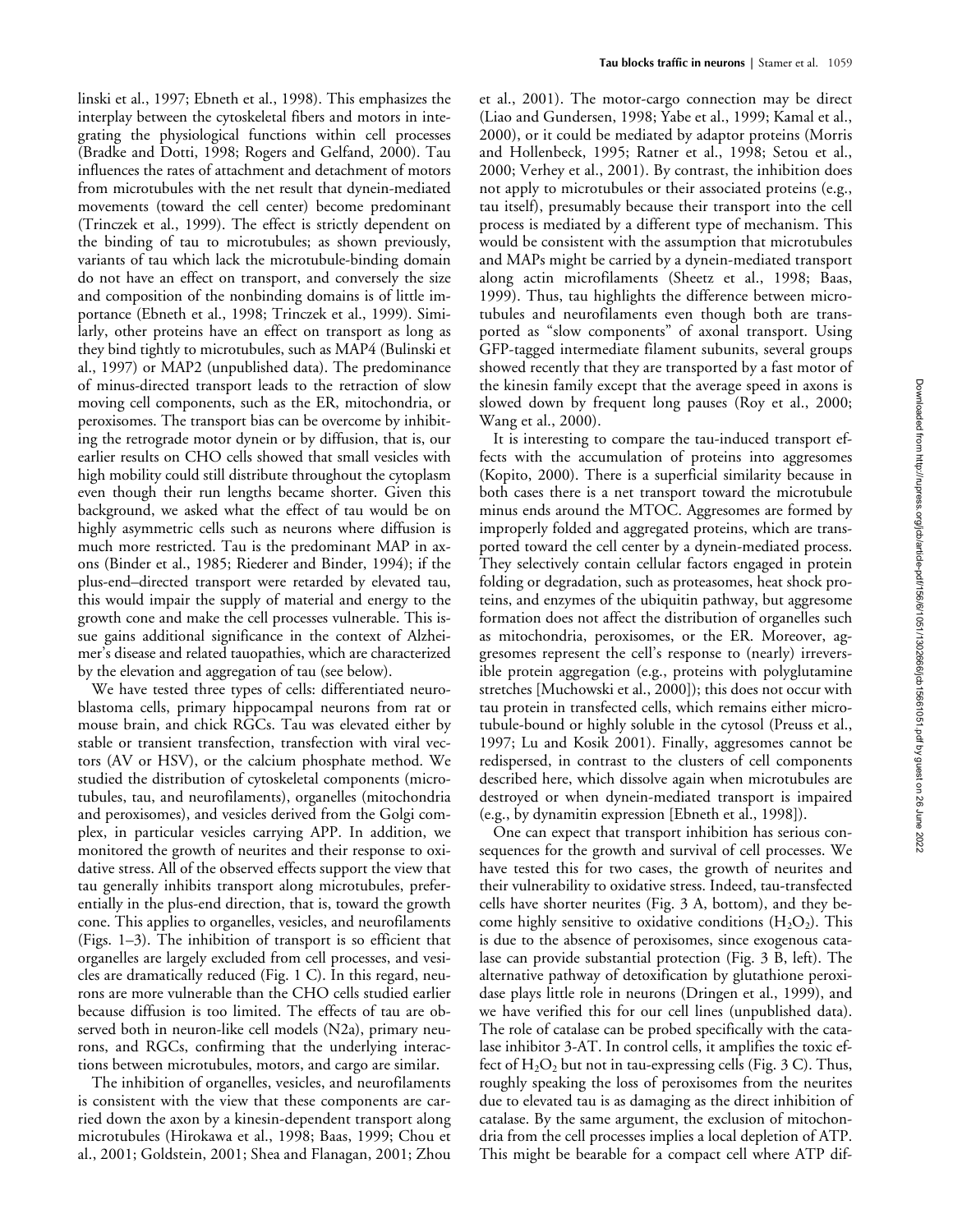fuses throughout the cytoplasm but becomes a problem in extended cell processes.

## **Implications of tau-induced transport defects for neurodegeneration**

The results described here may be important for understanding neurodegenerative disorders such as Alzheimer's disease, frontotemporal dementias, and others, which are characterized by elevated and aggregated tau protein (for reviews see Buee et al., 2000; Hutton, 2001). Alzheimer's disease is traditionally characterized by two types of protein deposits in the brain, the extracellular amyloid plaques, consisting largely of the peptide  $\mathsf{AB},$  a derivative of the membrane protein APP, and the intracellular neurofibrillary tangles, consisting mostly of tau protein (Price et al., 1998). However, these visible signs of pathology must be preceded by more subtle changes. The progression of the disease correlates with the spreading of the neurofibrillary tangles, whereas the amyloid plaques have a more generalized distribution (Braak and Braak, 1991; Arriagada et al., 1992). One of the earliest detectable signs is the loss of synapses and retrograde degeneration ("dying back") of neurons, which appears to be accompanied by a decay of intracellular transport (Terry, 1998). We suggest that the data presented here speak both to the amyloid and the tau dysfunction, linking them through the impairment of intracellular traffic.

APP appears to have neurotrophic functions and is carried by kinesin-driven vesicles along axons and dendrites (Ferreira et al., 1993; Amaratunga et al., 1995; Simons et al., 1995; Kaether et al., 2000). The anterograde movement is dependent on a kinesin motor; specifically, the cytosolic COOH-terminal tail of APP interacts directly with a kinesin light chain (Kamal et al., 2000). Despite their high mobility, the APP vesicles are effectively eliminated from the axon once tau becomes elevated, and APP is found concentrated in the cell body (Fig. 5 B, bottom). This is a prominent locus for the generation of the  $\mathsf{AB}\n$  peptides; in particular, both  $A\beta40$  and the more toxic variant  $A\beta42$  are generated in the trans-Golgi network (Xu et al., 1997). Thus, if the dwell time of APP were increased by a tau-dependent retardation of traffic one would expect an increase in the production of AB with the known pathological consequences of aggregation and toxicity. This would be analogous to the increased accumulation of  $A\beta$  by other treatments, which inhibit vesicle budding or transport (Greenfield et al., 1999). We note that the inhibition of APP transport by tau is a robust phenomenon that can be achieved in different cell models, for example, by transient transfection of tau in N2a cells stably transfected with APP or transfecting primary cortical or retinal ganglion neurons with APP and tau using AV vectors. In the latter case, the transfected proteins were tagged with fluorescent markers (YFP for APP and CFP for tau), which allows one to monitor vesicle movements and tau distributions by two-color live cell imaging. Several features were notable. (a) APP vesicles can be remarkably fast: whereas the known kinesins typically move  ${\sim}0.6{\rm -}0.8$  µm/s in vitro, APP vesicles in cortical and RGCs can reach up to  $10 \mu m/s$ . (b) Fast transport occurs mainly in the anterograde direction: retrograde movement is generally slower, corresponding to the activity of dynein (Fig. 6 C). These results are in

good agreement with recent findings by Kaether et al. (2000). (c) The majority of mobile particles (80%) moves anterogradely. This is the main reason for the strong bias of transport toward the synapse, independently of other transport characteristics. (d) Transport is nearly halted in both directions when tau is increased, that is, the number of moving particles becomes minute and the few mobile ones are retrograde (Fig. 6, B and C). (e) Remarkably, the transport infrastructure is much more resistant than traffic itself: microtubule tracks survive for many hours after mitochondria, peroxisomes, neurofilaments, APP vesicles, and others have deserted the neurite and accumulated in the cell body (Fig. 3), but eventually microtubules also disappear when the cell processes degenerate. On the basis of these data, one could imagine two potential causes for neuronal damage due to transport inhibition of APP. One is the depletion of APP from the synapse where it would loose its neurotrophic function (loss of function), and the second is its retention in the cell body where increased levels of  $A\beta$  would be produced (gain of toxic function). It remains to be seen which of these is more important in the context of brain tissue.

With regard to tau protein, the most visible change in Alzheimer's disease and related tauopathies is the aggregation into neurofibrillary tangles, which is accompanied by an increase in the level of tau, hyperphosphorylation, and loss of microtubule binding in the affected neurons. These observations are usually interpreted within a hypothesis where the physiological function of tau (stabilization of microtubules) is disrupted due to excess phosphorylation; the unbound tau then is thought to aggregate in a pathological manner and obstructs the cell interior, and the microtubules disassemble so that axonal transport is disrupted (for review see Buee et al., 2000). This hypothesis is based on the view that tau's role is to promote neurite outgrowth by stabilizing microtubule bundles. Indeed, tau is upregulated during neuronal differentiation, adult isoforms are generated by alternative splicing, and phosphorylation then gradually decreases, all of which favor tighter binding of tau to microtubules (Mandell and Banker, 1996). Thus, the presence of tau would appear to be beneficial for the neuron. However, several observations do not fit into this scheme: tau-deficient transgenic mice show no major phenotype, since tau can be substituted by other cofactors (MAP1b) (Takei et al., 2000), mice overexpressing tau show transport defects even though microtubules are intact and tau aggregates are absent or minor (Ishihara et al., 1999; Götz et al., 2001; Lewis et al., 2001), and tau-overexpressing flies also show defects in neuronal traffic without evidence of tau aggregation (Wittmann et al., 2001). These observations argue that even "normal" tau may be detrimental when it becomes elevated.

How can we reconcile the requirement for tau in neurite outgrowth with the damage inflicted on transport? A hint comes from the fact that the tau to tubulin ratio is normally quite low, in the range of a few percent (Cleveland et al., 1977). This means that relatively few tau molecules may suffice to initiate a growing neurite, and the tau concentration required for microtubule stabilization along the axon may be low in the presence of other stabilizing factors (consistent with the tau knockout results [Harada et al., 1994]). Thus, in a physiological environment tau's effect on transport is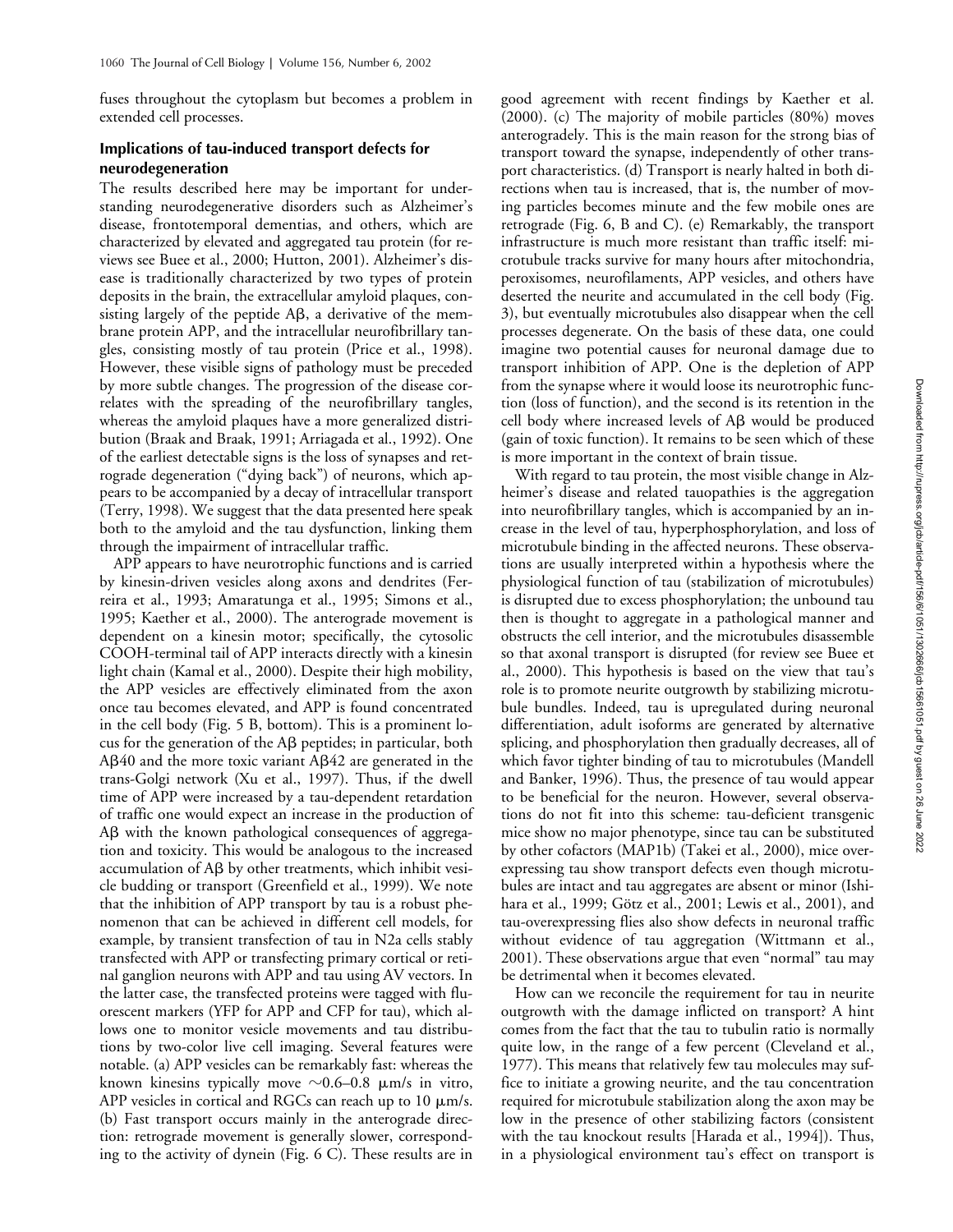negligible. However, it can become noticeable if tau becomes elevated in degenerating neurons as reported by Khatoon et al. (1992). The reason for the increase in tau is unclear, but one possibility is the neuron's tendency for reactive sprouting to counteract toxic challenges in an aging brain (Savaskan and Nitsch, 2001). Once traffic jams are initiated, they are exacerbated by the loss of mitochondria and peroxisomes from the axons, eventually speeding up degeneration. This could be the situation mimicked by the cell models described here. In conclusion, tau may be beneficial for the neuron at physiologically low concentrations but becomes detrimental if the concentration is elevated. This may simply happen in response to an adverse cellular environment or a consequence of a possible transcription factor activity of the cleaved COOH-terminal stub of APP (as proposed recently [Cao and Sudhof, 2001]). In addition, the cell could make use of the "friction" of tau to actively regulate intracellular transport. This could be achieved by regulating the concentration of tau or more flexibly by the kinases and phosphatases that determine tau's affinity for microtubules. Thus, pathological "hyperphosphorylation" could be the neuron's response to a traffic jam.

# **Materials and methods**

#### **Cell lines**

N2a neuroblastoma cells were grown in MEM with Earle's salts supplemented with 10% FCS, 1 mM glutamine, and 1% nonessential amino acids (Sigma-Aldrich) at  $37^{\circ}$ C with  $5\%$  CO<sub>2</sub>. Differentiation was induced by 1  $\mu$ M retinoic acid, 0.1% FCS at a density of 2  $\times$  10<sup>4</sup> cells per cm<sup>2</sup> for 24–48 h. N2a cells were stably transfected with tau as described (Ebneth et al., 1998). An N2a neuroblastoma cell line stably transfected with APP695 was provided by Drs. G. Thinakaran and S. Sisodia (University of Chicago, Chicago, IL) (Thinakaran et al., 1996). Wistar rats and C57black mice for the preparation of primary neurons were obtained from the animal facility of Hamburg University Medical School.

#### **Fusion proteins**

**APP-EYFP.** EYFP cDNA (CLONTECH Laboratories, Inc.) without start codon was fused to the 3' end of human APP695 cDNA omitting the stop codon. The COOH-terminal part of APP was amplified from pSG5-hAPP695 (provided by B. De Strooper, Katholieke Universiteit Leuven, Leuven, Belgium). The fragment with HA tag was subcloned into a pCR Blunt II TOPO vector using the Zero Blunt TOPO cloning kit (Invitrogen). The resulting plasmid pCR Blunt II APP-HA was used for the insertion of EYFP DNA. The obtained fragment was subcloned into pCR Blunt II TOPO vector. The EYFP fragment was purified and cloned into pCR Blunt II APP-HA vector to obtain pCR Blunt II APP-HA-EYFP. The sequences generated by PCR were checked by sequencing.

**ECFP-htau40.** The plasmid pECFP-htau40 was provided by J. Kupper, Max-Plank-Institute for Biochemistry, Martinsried, Germany. To allow the cloning of ECFP-htau40 into an AV vector, the SalI restriction site was introduced at the 5' end of the ECFP-htau40 cDNA using QuikChange sitedirected mutagenesis (Stratagene).

#### **AV vectors encoding fluorescent fusion proteins**

Recombinant AVs were generated following He et al. (1998). Briefly, the SalI-XbaI fragment that contained the CFP-htau40 cDNA and the HindIII-XbaI fragment that contained the APP-YFP cDNA were subcloned into the respective restriction sites of the pShuttle-CMV vector. The resulting plasmids were linearized with PmeI and cotransfected with the pAdEasy 1 vector into *Escherichia coli* BJ 5183 for homologous recombination. Plasmid DNA was amplified in *E. coli* DH10B and digested with PacI to cut out the entire recombinant adenoviral DNA, which was transfected into 911 cells, using Lipofectamine transfection (Life Technologies). The generation of the viruses in the 911 cells was monitored by fluorescence microscopy using an Axioplan fluorescence microscope (ZEISS). The cells were harvested, resuspended in PBS, and lysed by three freeze-thaw cycles. Cellular debris and nuclei were removed by centrifugation, and the virus suspension was purified by two CsCl gradient centrifugations. CsCl was removed by gel filtration and equilibrated in storage buffer (10 mM Tris/Cl, 135 mM NaCl, 3 mM KCl, 1 mM MgCl<sub>2</sub>, 10% glycerol, pH 8.0).

#### **Transfection of primary cortex and retinal ganglion neurons**

Cultures of E18 (rat) or E15 (mouse) hippocampal neurons were prepared according to Banker and Goslin (1998). Cells were plated in HBSS buffer (Biochrom) at a density of  $7 \times 10^4$  cells per cm<sup>2</sup> on a glass surface coated with poly-L-lysine (0.01% in 100 mM borate buffer, pH 8.5) and fibronectin (0.001% in HBSS; Life Technologies). To cultivate the neurons for live observation, 4.3 cm<sup>2</sup> Lab-Tek chambers were used (Nunc) and coated as described above. Cells were transfected with tau either using a HSV vector or an AV vector. Cells were transfected between days 4 and 8 in culture. The HSV virus carrying the gene of htau40 was provided by Dr. R. Brandt, University of Heidelberg, Heidelberg, Germany. 10 µl virus suspension was added per 1.5  $\times$  10<sup>5</sup> cells and incubated for 48 h. Then, the cells were fixed for immunofluorescence. For adenoviral transfection of APP-YFP or CFP-htau40, a 100-fold multiplicity of infection (multiplicity of infection of 100, 3  $\times$  10<sup>7</sup> infectious particles) was applied to primary neurons. In the case of double transfections,  $3 \times 10^7$  infectious particles of each recombinant AV were added. After 4 h incubation, the viral suspensions were removed. Vesicle movement was observed by confocal microscopy 24–48 h after transfection.

RGCs were prepared from white leghorn chicken eyes at embryonic day 7. Glass bottom dishes were coated overnight with 4  $\mu$ g/ml laminin (Sigma-Aldrich), washed with sterile  $H_2O$ , and dried. Retinae were mounted on nitrocellulose filter as described previously (Walter et al., 1987) and cut with a scalpel into 1–2-mm-wide stripes. Retinal explant was placed into the dish, and DME-F12 media (GIBCO BRL) with 10% FCS and 0.4% methyl cellulose was added. Explants were then cultured for 24 h at 37 $\degree$ C, 5% CO<sub>2</sub> and 100% relative humidity prior viral transfection. Transfection and observation was done as above.

For staining of mitochondria in RGCs, the medium was removed 24–48 h after explantation of the retina and replaced with medium containing MitoTracker red 589 (Molecular Probes) at a final concentration of 12 nM or MitoTracker green FM (Molecular Probes) at a final concentration of 100 nM. Cells were incubated overnight under growth conditions. Then, the MitoTracker solution was replaced with fresh prewarmed medium, and movement of mitochondria was observed. For double labeling with CFPtau AV, virus was added and removed after 5 h of incubation. MitoTracker red solution was added overnight. The expression of tau and the movement of mitochondria were observed by confocal microscopy 24–48 h after transfection.

#### **Antibodies and dyes**

Rat monoclonal antitubulin antibody YL1/2 and mouse monoclonal antibody DM1A were purchased from Serotec and Sigma-Aldrich. Polyclonal rabbit antitau antibody K9JA was from Dako, polyclonal rabbit anti-PMP69 antibody for peroxisomes was a gift from Dr. W. Just (University of Heidelberg, Heidelberg, Germany). All fluorescently (TRITC, FITC, and AMCA) labeled secondary antibodies were from DIANOVA. Fluorescent dyes MitoTracker red and rhodamine-labeled WGA were purchased from Molecular Probes. The monoclonal mouse antibody SMI32 (Chemicon) was used for the detection of unphosphorylated neurofilaments. The monoclonal tag antibodies from mouse against HA tag (12CA5) and myc tag were obtained from Roche Diagnostics and Invitrogen. Polyclonal antibody B5 (5313) against human APP (residues 444–592) was a gift from Dr. C. Haass (University of München, München, Germany), and monoclonal antibody 6E10 was from Senetek.

#### **Immunofluorescence**

Neurons and neuroblastoma cells were fixed in methanol or 2% paraformaldehyde and incubated with antibodies. Cells were examined with an Axioplan fluorescence microscope (ZEISS) equipped with an  $100 \times$  oilimmersion objective and filters optimized for triple label experiments (FITC, TRITC, and AMCA fluorescence). Pictures were taken with a cooled CCD camera (Visitron) and analyzed using the MetaMorph software package.

#### **Quantification of vesicles, organelles, and neurofilament protein in N2a cells**

Peroxisomes were stained with polyclonal anti-PMP69 antibody (45 min, 1:200). Golgi-derived vesicles were stained with 10  $\mu$ M rhodaminelabeled WGA (Molecular Probes) for 5 min after methanol fixation. Mitochondria were visualized by adding 400 nM MitoTracker red (Molecular Probes) for 30 min in media at 37°C before fixation. Vesicles carrying APP were stained either with monoclonal anti-myc antibody (1:200; Invitrogen)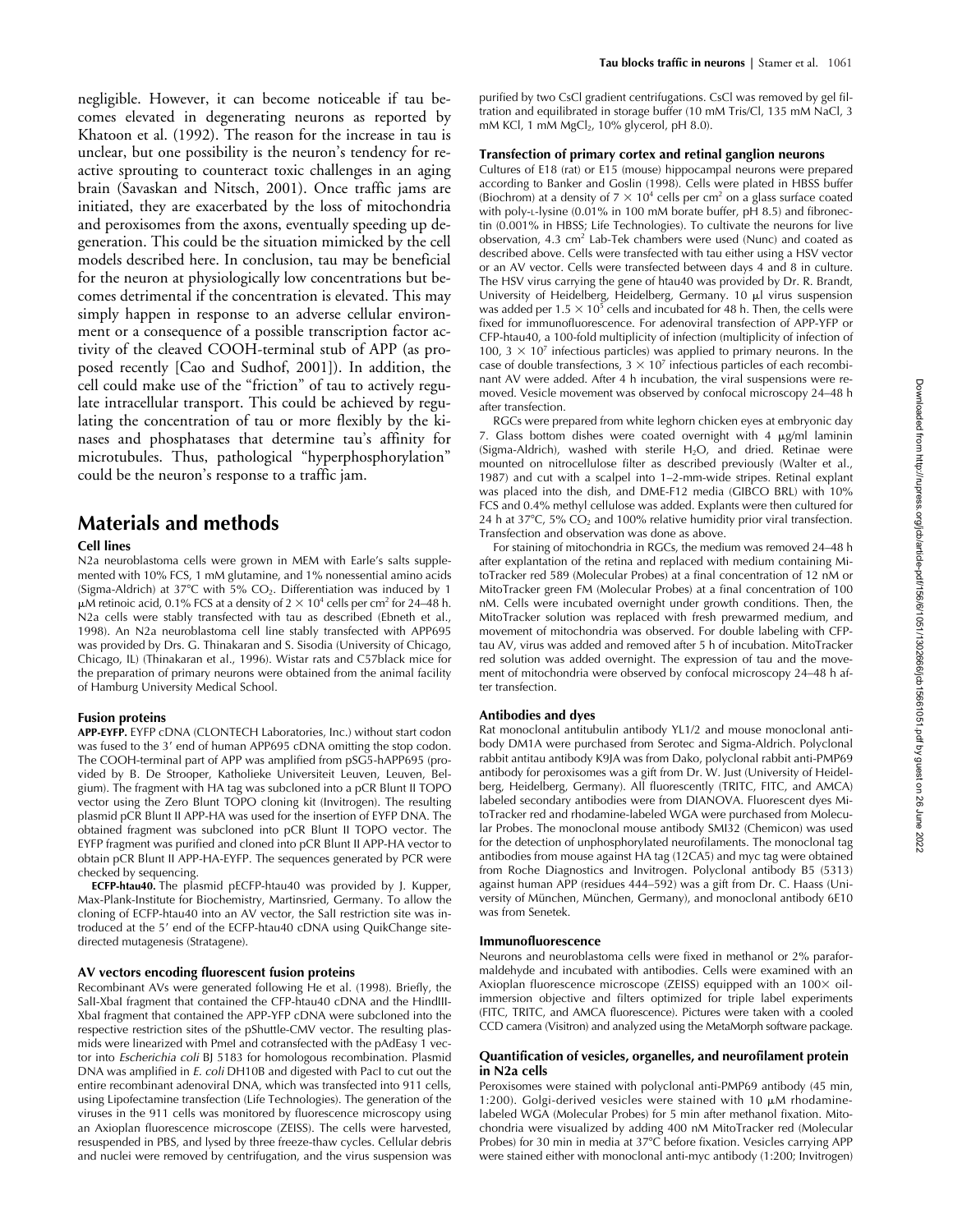or polyclonal anti-APP antibody (1:300). After fixation and immunofluorescence labeling, the pictures were recorded and a defined area (20–30  $\mu$ m in length for N2a cells and 50  $\mu$ m for neurons) beginning at the proximal neurite was circumscribed manually with the MetaMorph drawing tools. Usually >100 cells were recorded per experiment. Afterwards, signals of vesicles and organelles above the background threshold were visualized and counted using the threshold function of MetaMorph. Both in tau- and mock-transfected cells we quantified and compared commensurate areas.

#### **Live cell light microscopy**

For visualizing tau, primary cortex neurons (E18) were transfected at day 4 in culture with CFP-tau40 AV (or control virus) at multiplicity of infection of 30 for 24 h. For tracking APP vesicles, transfection with APP-YFP AV at multiplicity of infection of 100 was done at day 8 in culture for 4 h, and analysis was done 24 h later. For observing vesicles labeled with fluorescent lectins, cells at day 4 in culture were incubated with rhodamine-WGA (Molecular Probes) at a final concentration of 4  $\mu$ g/ml for 15 min. Vesicles were tracked with an Axioplan fluorescence microscope (ZEISS). To visualize CFP fluorescence of CFP-htau40, the FITC filter set was employed; WGA-rhodamine–labeled vesicles were observed by using the TRITC filter set. The object plane was kept at 37°C by air heating. APP-YFP vesicles were tracked with a LSM 510 confocal microscope (ZEISS), equipped with an  $63 \times$  oil-immersion objective, beam path, and laser settings for YFP and CFP fluorescence and a 37°C air-heated object plane. Image analysis was performed with LSM 510 software.

#### **Response of cells to oxidative stress**

N2a cells differentiated on coverslips were incubated in 150  $\mu$ M H<sub>2</sub>O<sub>2</sub> in MEM medium for 40 min or more. Cells were fixed in methanol, stained for immunofluorescence with antibodies K9JA (for tau) and YL1/2 (for tubulin), and the number and length of neurites was recorded. Protection against  $H_2O_2$  was done by adding catalase (0.02 U/ $\mu$ l; Sigma-Aldrich) immediately after  $H_2O_2$ . Catalase was inhibited by 3-AT (Sigma-Aldrich) in concentrations of 0.1, 1, and 10 mM and incubating for 30 or 60 min before the addition of  $H_2O_2$ . The integrity of mitochondria was measured by the 3-(4,5-dimethylthiazol-2yl)-2,5-diphenyltetrazolium bromide test, and the viability of cells was measured by the trypan blue assay (Mattson et al., 1995). The capacity of the glutathione system for peroxide detoxification was determined following Dringen et al. (1999).

We thank G. Thinakaran and S. Sisodia (University of Chicago) for APPexpressing N2a cells, R. Brandt (University of Heidelberg) for the HSV vector containing htau40, and B. De Strooper (Katholieke Universiteit Leuven) for the APP plasmid. Antibodies against peroxisomes were kindly provided by W. Just (University of Heidelberg). We are grateful to J. Biernat, A. Marx (Hamburg) and T. Shea (University of Massachusetts, Lowell, Massachusetts) for help with clones, data processing, and stimulating discussions, and to K. Neumann and N. Habbe for excellent technical assistance.

This research was supported in part by the Deutsche Forschungsgemeinschaft.

Submitted: 13 August 2001 Revised: 21 January 2002 Accepted: 1 February 2002

# **References**

- Amaratunga, A., and R.E. Fine. 1995. Generation of amyloidogenic C-terminal fragments during rapid axonal transport in vivo of beta-amyloid precursor protein in the optic nerve. *J. Biol. Chem.* 270:17268–17272.
- Amaratunga, A., S.E. Leeman, K.S. Kosik, and R.E. Fine. 1995. Inhibition of kinesin synthesis in vivo inhibits the rapid transport of representative proteins for three transport vesicle classes into the axon. *J. Neurochem.* 64:2374–2376.
- Arriagada, P.V., J.H. Growdon, E.T. Hedley-Whyte, and B.T. Hyman. 1992. Neurofibrillary tangles but not senile plaques parallel duration and severity of Alzheimer's disease. *Neurology.* 42:631–639.
- Baas, P.W. 1999. Microtubules and neuronal polarity: lessons from mitosis. *Neuron.* 22:23–31.
- Banker, G.A., and K. Goslin. 1998. Culturing Nerve Cells. MIT Press, Cambridge, Massachusetts. 666 pp.
- Binder, L.I., A. Frankfurter, and L.I. Rebhun. 1985. The distribution of tau in the mammalian central nervous system. *J. Cell Biol.* 101:1371–1378.
- Braak, H., and E. Braak. 1991. Neuropathological staging of Alzheimer-related changes. *Acta Neuropathol.* 82:239–259.
- Bradke, F., and C.G. Dotti. 1998. Membrane traffic in polarized neurons. *Biochim. Biophys. Acta.* 1404:245–258.
- Brandt, R., J. Leger, and G. Lee. 1995. Interaction of tau with the neural plasma membrane mediated by tau's amino-terminal projection domain. *J. Cell Biol.* 131:1327–1340.
- Buee, L., T. Bussiere, V. Buee-Scherrer, A. Delacourte, and P.R. Hof. 2000. Tau protein isoforms, phosphorylation and role in neurodegenerative disorders. *Brain Res. Brain Res. Rev*. 33:95–130.
- Bulinski, J.C., T.E. McGraw, D. Gruber, H.L. Nguyen, and M.P. Sheetz. 1997. Overexpression of MAP4 inhibits organelle motility and trafficking in vivo. *J. Cell Sci.* 110:3055–3064.
- Caceres, A., and K.S. Kosik. 1990. Inhibition of neurite polarity by tau antisense oligonucleotides in primary cerebellar neurons. *Nature.* 343:461–463.
- Cao, X., and T.C. Sudhof. 2001. A transcriptionally active complex of APP with Fe65 and histone acetyltransferase Tip60. *Science.* 293:115–120.
- Chou, Y.H., B.T. Helfand, and R.D. Goldman. 2001. New horizons in cytoskeletal dynamics: transport of intermediate filaments along microtubule tracks. *Curr. Opin. Cell Biol.* 13:106–109.
- Cleveland, D.W., S.Y. Hwo, and M.W. Kirschner. 1977. Physical and chemical properties of purified tau factor and the role of tau in microtubule assembly. *J. Mol. Biol.* 116:227–247.
- Dringen, R., L. Kussmaul, J.M. Gutterer, J. Hirrlinger, and B. Hamprecht. 1999. The glutathione system of peroxide detoxification is less efficient in neurons than in astroglial cells. *J. Neurochem.* 72:2523–2530.
- Drubin, D.G., and M.W. Kirschner. 1986. Tau protein function in living cells. *J. Cell Biol.* 103:2739–2746.
- Ebneth, A., R. Godemann, K. Stamer, S. Illenberger, B. Trinczek, and E. Mandelkow. 1998. Overexpression of tau protein inhibits kinesin-dependent trafficking of vesicles, mitochondria, and endoplasmic reticulum: implications for Alzheimer's disease. *J. Cell Biol.* 143:777–794.
- Ellenberg, J., J. Lippincott-Schwartz, and J.F. Presley. 1999. Dual-colour imaging with GFP variants. *Trends Cell Biol*. 9:52–56.
- Ferreira, A., A. Caceres, and K.S. Kosik. 1993. Intraneuronal compartments of the amyloid precursor protein. *J. Neurosci.* 13:3112–3123.
- Garcia, M.L., and D.W. Cleveland. 2001. Going new places using an old MAP: tau, microtubules and human neurodegenerative disease. *Curr. Opin. Cell Biol.* 13:41–48.
- Goldstein, L.S. 2001. Kinesin molecular motors: transport pathways, receptors, and human disease. *Proc. Natl. Acad. Sci. USA.* 98:6999–7003.
- Gonatas, N.K., and S. Avrameas. 1977. Detection of carbohydrates with lectin-peroxidase conjugates. *Methods Cell Biol.* 15:387–406.
- Götz, J., F. Chen, J. van Dorpe, and R.M. Nitsch. 2001. Formation of neurofibrillary tangles in P301L tau transgenic mice induced by AB42 fibrils. *Science*. 293:1491–1495.
- Greenfield, J.P., J. Tsai, G.K. Gouras, B. Hai, G. Thinakaran, F. Checler, S.S. Sisodia, P. Greengard, and H. Xu. 1999. Endoplasmic reticulum and trans-Golgi network generate distinct populations of Alzheimer beta-amyloid peptides. *Proc. Natl. Acad. Sci. USA.* 96:742–747.
- Gundersen, G.G., and T.A. Cook. 1999. Microtubules and signal transduction. *Curr. Opin. Cell Biol.* 11:81–94.
- Harada, A., K. Oguchi, S. Okabe, J. Kuno, S. Terada, T. Ohshima, R. Sato-Yoshitake, Y. Takei, T. Noda, and N. Hirokawa. 1994. Altered microtubule organization in small-calibre axons of mice lacking tau protein. *Nature.* 369: 488–491.
- He, T.C., S. Zhou, L.T. da Costa, J. Yu, K.W. Kinzler, and B. Vogelstein. 1998. A simplified system for generating recombinant adenoviruses. *Proc. Natl. Acad. Sci. USA*. 95:2509–2514.
- Hirokawa, N., Y. Noda, and Y. Okada. 1998. Kinesin and dynein superfamily proteins in organelle transport and cell division. *Curr. Opin. Cell Biol.* 10:60– 73.
- Hutton, M. 2001. Missense and splice site mutations in tau associated with FTDP-17: multiple pathogenic mechanisms. *Neurology.* 56:S21–S25.
- Ishihara, T., M. Hong, B. Zhang, Y. Nakagawa, M.K. Lee, J.Q. Trojanowski, and V.M. Lee. 1999. Age-dependent emergence and progression of a tauopathy in transgenic mice overexpressing the shortest human tau isoform. *Neuron.* 24:751–762.
- Ishihara, T., M. Higuchi, B. Zhang, Y. Yoshiyama, M. Hong, J.Q. Trojanowski, and V.M. Lee. 2001. Attenuated neurodegenerative disease phenotype in tau transgenic mouse lacking neurofilaments. *J. Neurosci.* 21:6026–6035.
- Kaether, C., P. Skehel, and C.G. Dotti. 2000. Axonal membrane proteins are